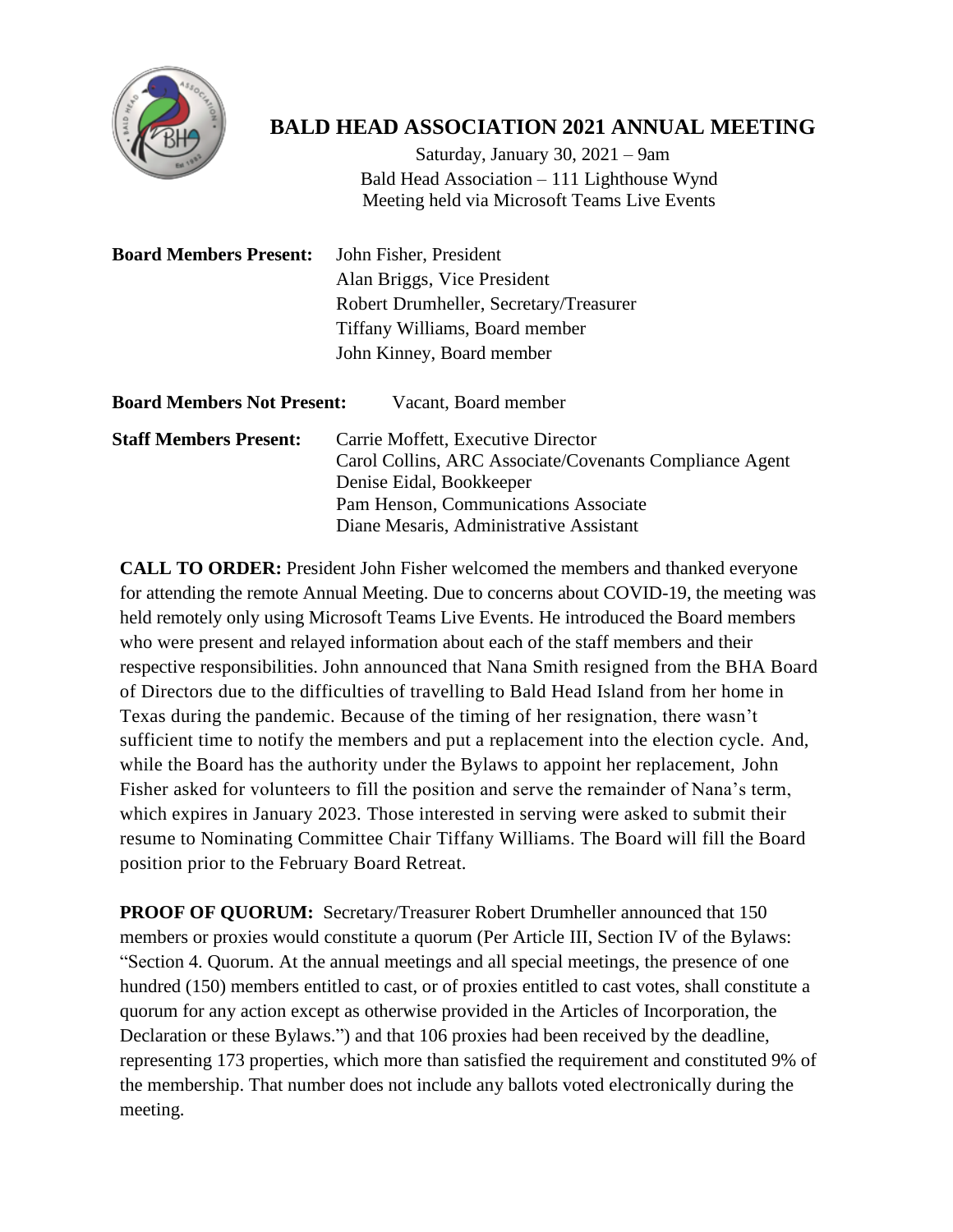**APPROVAL OF MINUTES:** John Fisher asked for procedural voting for the approval of the 2019 Annual Meeting Minutes which had been posted on the website for review.

Motion by: Alan Briggs Seconded by: John Kinney Motion carried unanimously

## **RECOGNITION OF NOMINATING COMMITTEE:**

John Fisher recognized the work of the Nominating Committee for its successful efforts. This year's committee consisted of John Kinney and Tiffany Williams, Chair.

**INTRODUCTION OF CANDIDATES:** John Fisher introduced the candidates. Alan Briggs and Robert Drumheller, both of whom served on the former BHI Stage II Association, had previously served a three-year term with BHA and were nominated for a second term. John Fisher read from their respective questionnaires.

**CALL FOR ELECTION:** John Fisher offered a procedural reminder on the election process: The Annual Meeting packet was mailed to members in mid-December 2020. Online voting was available through Wednesday of the prior week. Proxies of members who previously mailed their proxies or voted online were already counted. Members who wished to vote during the meeting were required to complete a ballot that was available online until 10am. John thanked Diane Mesaris and Laurie Jelinek for serving as the Teller Committee to count the votes for the election. He then announced the election would close at 10am.

**CLOSE OF ELECTION:** John closed the election at 10am.

**BHA ACCOMPLISHMENTS:** Board members then provided an overview of the Association's 2020 accomplishments.

- John Fisher reported that BHA currently comprises 1,898 properties with 1,149 of those built upon. He listed the responsibilities with which BHA is charged as part of the organization's Articles of Incorporation: Administer and enforce architectural review guidelines; own and manage the Common Area; provide recreational services/facilities for members/ communicate activities/decisions of interest to members; and, promote the health, safety and welfare of members.
- Tiffany Williams reported that one of BHA's main tasks is the responsibility of overseeing the architectural review process. She noted there had been over 310 submittals reviewed, with 22 of them being new construction projects that were approved. The ARC Committee and Staff managed countless paint color requests and reviewed hundreds of tree requests for trimming and removal – many from two hurricanes. BHA also provides ARC coordination for the Middle Island property owners' association on a contract basis.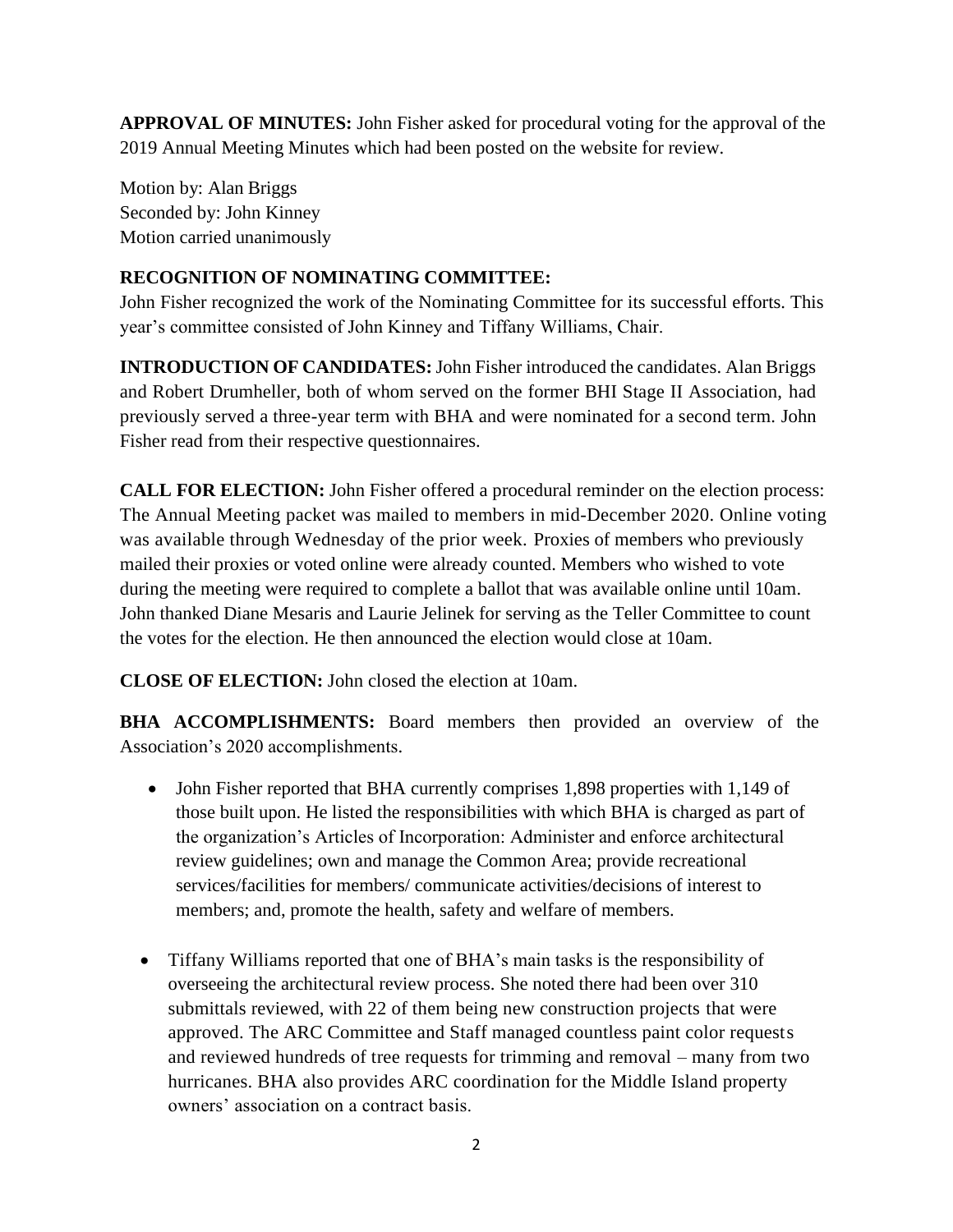- John Kinney described the many ways BHA manages the Common Area it owns, as well as the managing all aspects of the three communities of Keeper's Landing, Surfman's Walk and Sumner's Crescent, six additional neighborhoods (Braemar, Cedar Court, Muscadine Grove, Loggerhead, Palm Court and Palmetto Cove) and the 13 alleys located in the Island's East End. He reviewed maps that show the locations of the Common Area BHA owns and manages across the Island.
- John also stated that the Association Center saw less activity in 2020 due to the COVID shutdown. BHA continued to communicate with its members using various vehicles to keep them abreast of what is happening and other pertinent information.
- John Fisher discussed BHA's efforts to promote the health, safety and welfare of both full- and part-time residents by helping them navigate the ins and outs of property ownership on BHI. In 2020, BHA developed "BHI Basics" for informing property owners and visitors about Bald Head Island essentials.
- Alan Briggs highlighted BHA's efforts to enforce its Covenants as required by the governing documents, with a focus on helping property owners bring their homes in compliance with Community Wide Standards.

Each of the Board members provided an update on the 2020 activities of their respective assigned committees: Tiffany Williams – Architectural Review Committee; John Kinney – Resource Conservation and Beautification; John Kinney (substituting for Nana Smith) – Socialization, Education and Recreation; Alan Briggs – Strategic Planning and Long-Range Projects.

**RECOGNITION OF OUT-GOING COMMITTEE MEMBERS:** John Fisher thanked the Committee members for their hard work and dedication throughout the year and asked for volunteers for the coming year. He recognized those whose 3-year terms had expired:

*Architectural Review Committee:* William Faber, Kathy McConnell and Mike Herriott

*Resource Conservation and Beautification Committee:* Betty Robinson and Barbara **McQuaide** 

*Socialization, Education and Recreation Committee:* Lou Earnhardt and Susan Panousis *Strategic Planning and Long-Range Projects Committee:* Craig Bandoroff

Robert Drumheller stated the Board's philosophy regarding stewardship of the organization's finances and reviewed the organization's financial position, including a review of recent years' annual dues and budgets. He provided highlights of the firstever formal reserve study that was conducted in 2020 and the potential impact the study will have on the annual dues and budgets in the coming years.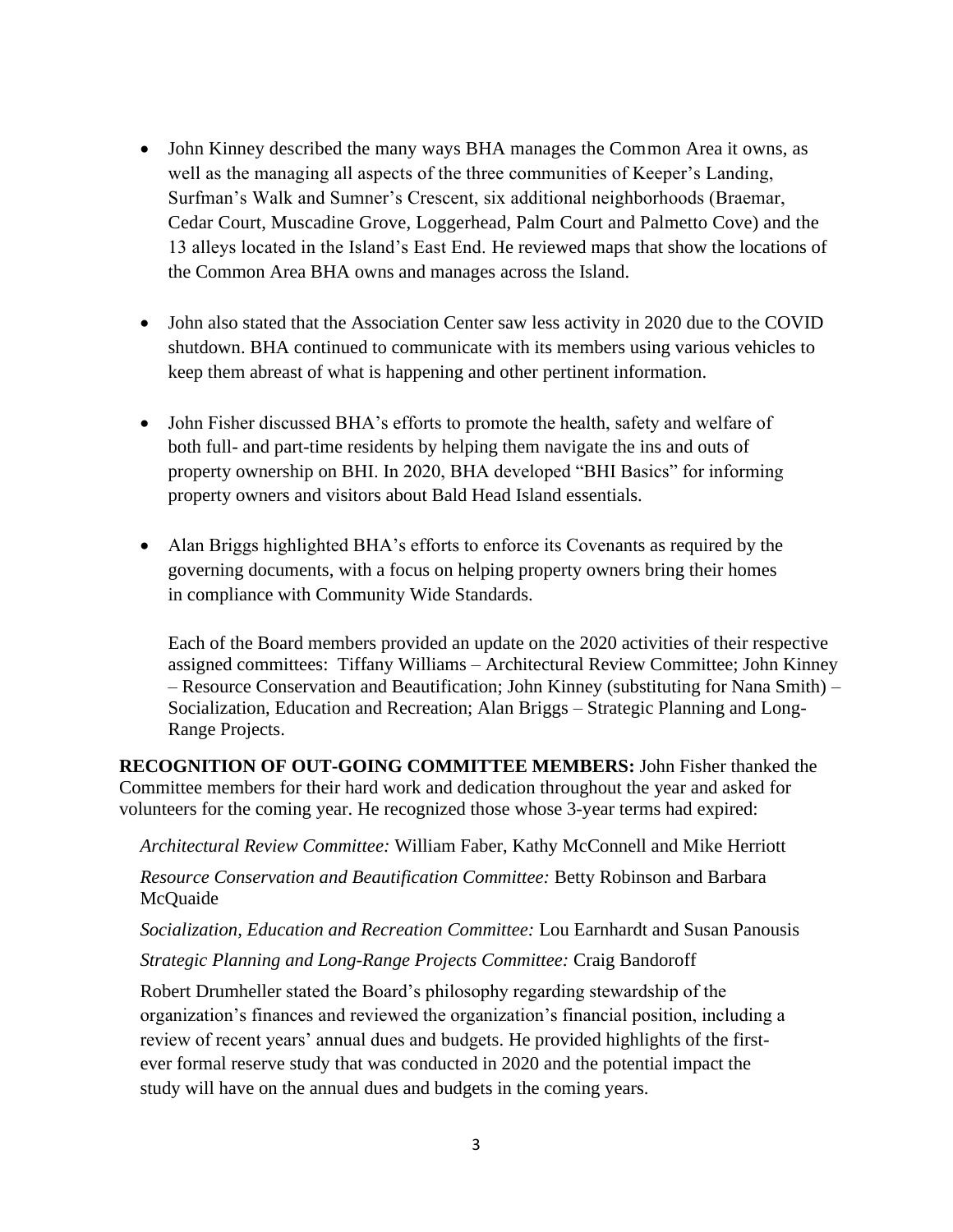John Fisher delved into the history, redesign and construction of the Wildlife Overlook's new reptile and bird viewing platforms. It is a one-of-a-kind structure with specific architectural elements designed for BHI's environment. The estimated cost is \$325,000 - \$350,000 and will be paid by a 3-year special assessment levied by the Board. The assessment will be \$240/home and \$80/lot. The annual installment will be \$80/home and \$27/lot.

Alan Briggs then reviewed several initiatives BHA will address during 2021, including completing the Wildlife Overlook, developing a long-term strategy for the lagoons, publishing a BHI Community Directory, reserve study analysis and Community Wide Standards evaluation of homes.

**ORGANIZATIONAL REPORTS:** Various on-Island organizations were invited to speak on their challenges and successes during the previous year. Speakers were given 5 minutes each to present their respective reports with the exception of Joyce Fulton and Mayor Andy Sayre who were given 10 minutes each. Speakers included:

- Hon. Andy Sayre, Mayor, Village of BHI
- Chris Webb, Executive Director, Old Baldy Foundation
- Joyce Fulton, Consultant, BHI Limited
- Cam McIntyre, President, Public Safety Auxiliary
- Chris Shank, Executive Director, BHI Conservancy/Smith Island Land Trust
- David Sawyer, CEO, BHI and Shoals Clubs

**QUESTIONS/MEMBER COMMENTS** Members were given an opportunity to ask questions of all presenters. Questions centered around the Wildlife Overlook and the reserve study.

**ELECTION RESULTS:** John Fisher announced the re-election of Alan Briggs and Robert Drumheller to the Board and the membership's approval of the Bylaws revision requiring the Board to maintain commercial crime coverage rather than bonding specific individuals based on their duties or positions.

## **ANNOUNCEMENT OF THE 2021 BHA BOARD OF DIRECTORS:**

- John Fisher
- Alan Briggs
- Robert Drumheller
- John Kinney
- Tiffany Williams

**RECOGNITION OF DEPARTING BOARD MEMBER:** On behalf of the Board, John Fisher thanked Nana Smith for her service to BHA and revealed that a live oak tree would be